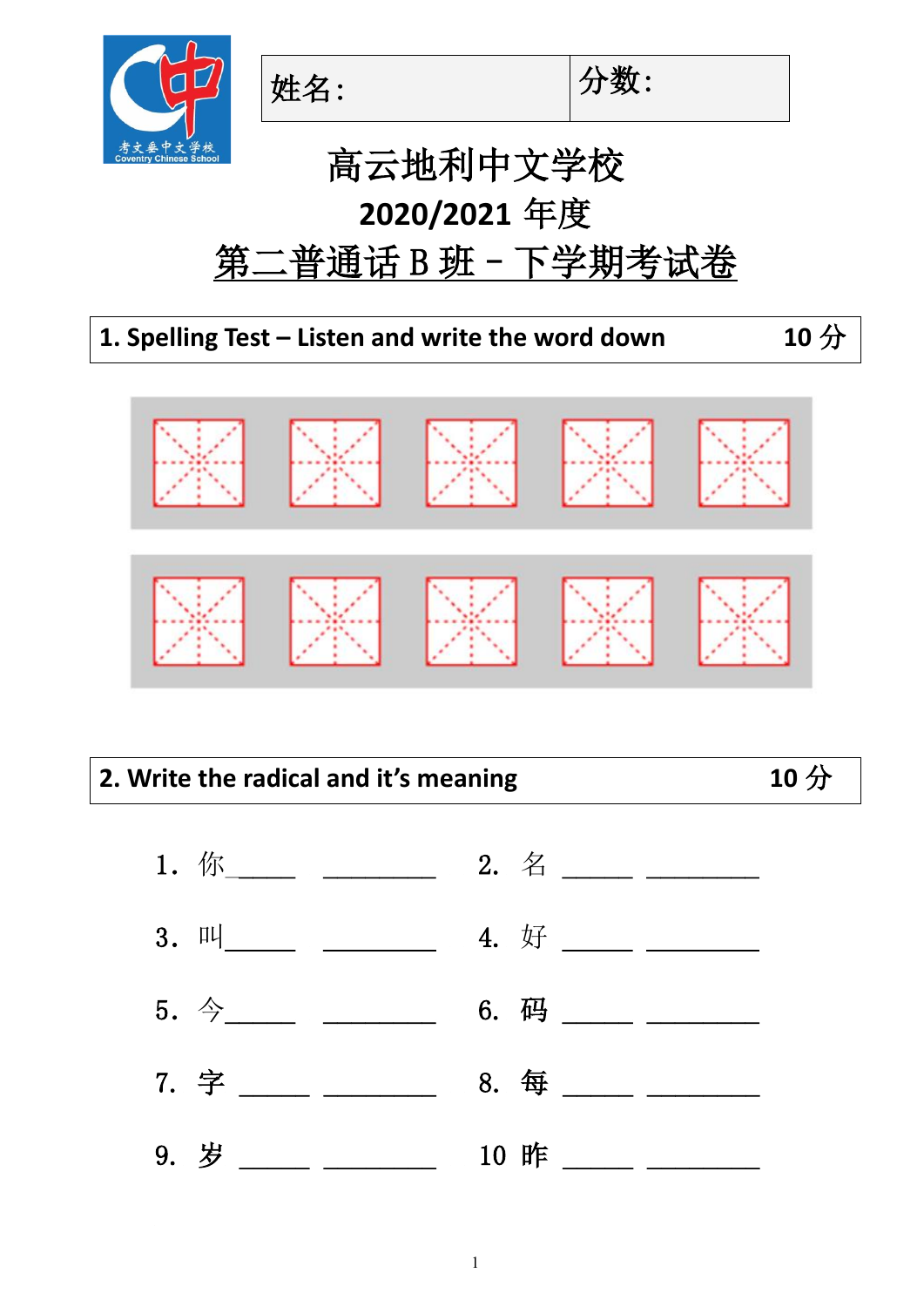### **3. Add tonal mark to each pinyin 10** 分

| 1. $\equiv$ san |                      | 2. $\pm$ da |                       |
|-----------------|----------------------|-------------|-----------------------|
| 3. 我 wo         |                      |             | 4. $\angle$ ming      |
|                 | $5.$ $\sqrt{ }$ xiao |             | 6. $\pm$ wang         |
| 7. 七 qi         |                      | 8. 你 ni     |                       |
| 9. 谢 xie        |                      |             | 10. $\mathbb{R}$ jian |

## **4. Write the meaning of each word/phase 10** 分

| $1.$ 出生 (Chūshēng)         | $2.$ 电话 $(Didnhud)$           |
|----------------------------|-------------------------------|
|                            | 4. 号码(Hàomǎ)____________      |
| $5.$ 生日 (Shēngrì)          | $6.$ 今年(Jīnnián) ____________ |
| 7. 谢谢(Xièxiè)_____________ | $8.$ 他 $(Ta)$                 |
|                            | 10. $\frac{1}{2}$ (Sut)       |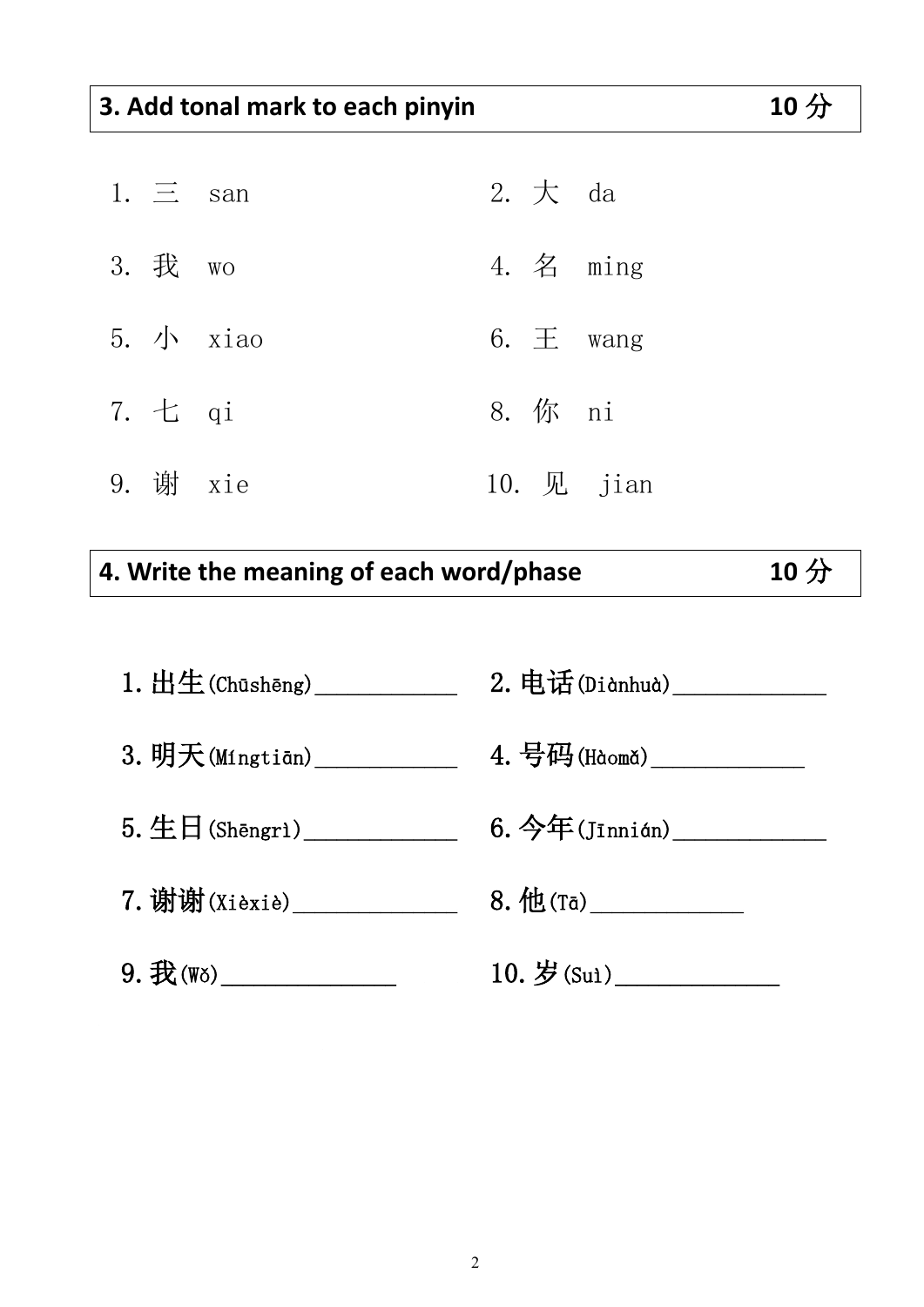| 5. Rearrange phrases to make sentences |                                                 | $20$ 分 |
|----------------------------------------|-------------------------------------------------|--------|
| 1.                                     | 叫 / 你 / 名字 / 什么 / ?                             |        |
|                                        | 2.   三月 / 明天 / 十号 /<br>$\overline{\phantom{0}}$ |        |
| 3.                                     | 出生 / 一九九八年 / 我 / 。                              |        |
| 4.                                     | 电话 / 他家的 / 是 / 多少 / 号码 / ?                      |        |
|                                        | 5. $\frac{2}{3}$ 大 / 你/ 了 ?                     |        |
|                                        |                                                 |        |

## 6. Translate from English to Chinese

| 1. Week _____________________    |                               |
|----------------------------------|-------------------------------|
| 3. Today _______________________ |                               |
| 5. Name _____________________    | 6. Tomorrow _________________ |
| 7. Birthday __________________   |                               |
| 9. Big                           |                               |